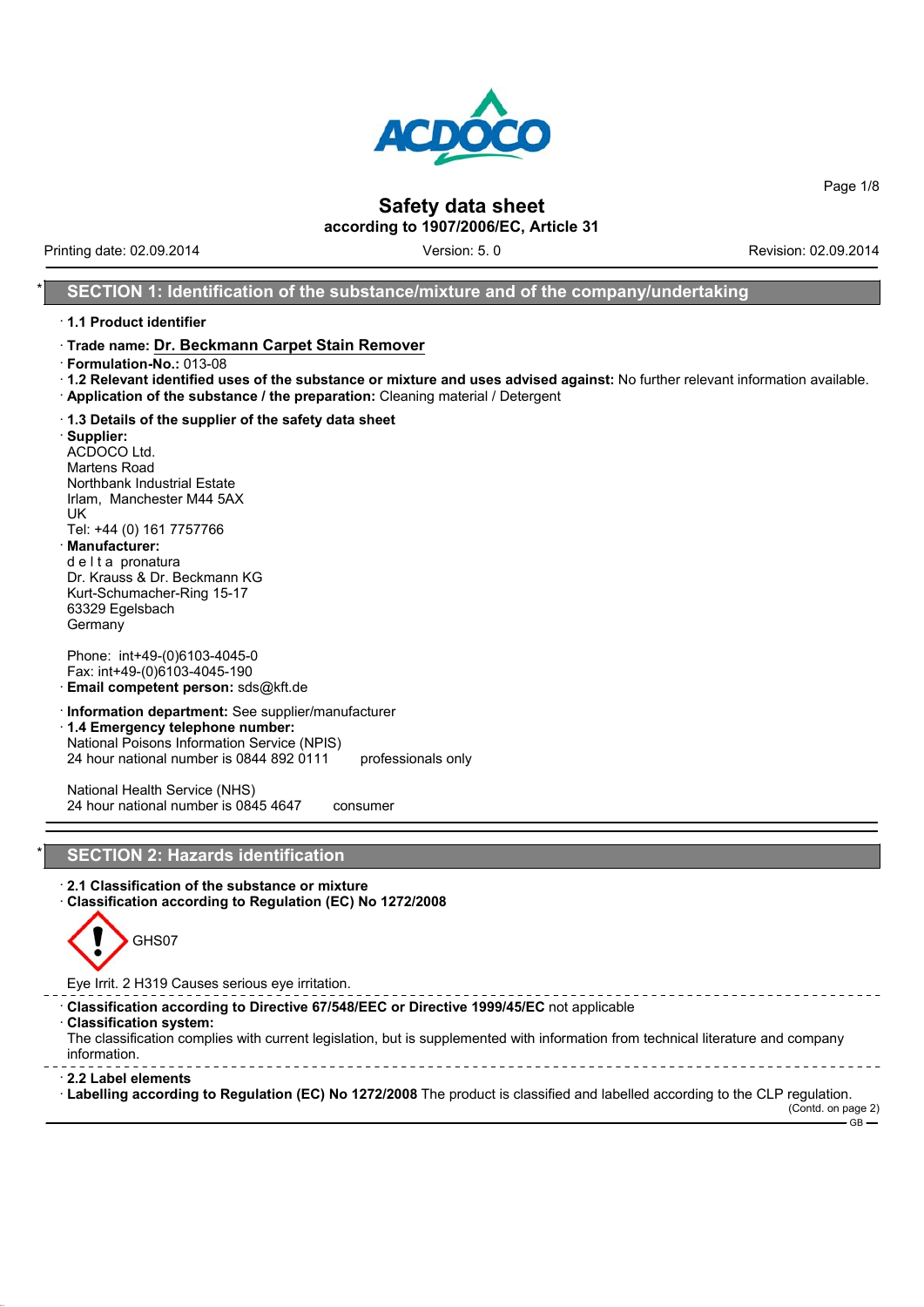Printing date: 02.09.2014 **Version: 5.0** Version: 5. 0 Revision: 02.09.2014

Page 2/8

#### **Trade name: Dr. Beckmann Carpet Stain Remover**

· **Hazard pictograms**



#### · **Signal word** Warning

#### · **Hazard statements**

H319 Causes serious eye irritation.

#### · **Precautionary statements**

- P102 Keep out of reach of children.
- P305+P351+P338 IF IN EYES: Rinse cautiously with water for several minutes. Remove contact lenses, if present and easy to do. Continue rinsing.
- P337+P313 If eye irritation persists: Get medical advice/attention.

· **2.3 Other hazards**

- · **Results of PBT and vPvB assessment**
- · **PBT:** Not applicable
- · **vPvB:** Not applicable

#### **SECTION 3: Composition/information on ingredients**

#### · **3.2 Chemical characterisation: Mixtures**

· **Description:** Mixture of the substances listed below with nonhazardous additions.

#### · **Dangerous components:**

| CAS: 126-92-1               | sodium etasulfate                                                                                        | $1 - 5%$  |
|-----------------------------|----------------------------------------------------------------------------------------------------------|-----------|
| EINECS: 204-812-8 Xi R38-41 |                                                                                                          |           |
|                             | Eye Dam. 1, H318; Skin Irrit. 2, H315                                                                    |           |
| CAS: 69011-36-5             | Isotridecanol, ethoxylated (2-5 mol e.o.)                                                                | $< 2.5\%$ |
| NLP: 500-241-6              | Xi R41                                                                                                   |           |
|                             | Eye Dam. 1, H318; Aguatic Chronic 3, H412                                                                |           |
|                             | Regulation (EC) No 648/2004 on detergents / Labelling for contents:                                      |           |
|                             | anionic surfactants, non-ionic surfactants, oxygen-based bleaching agents, perfumes, preservation agents | $< 5\%$   |
|                             | (METHYLISOTHIAZOLINONE, BENZISOTHIAZOLINONE)                                                             |           |

#### **SECTION 4: First aid measures**

· **4.1 Description of first aid measures**

- · **General information:** If symptoms persist or in case of doubt, seek medical advice.
- · **After inhalation:** If used properly, no formation of harmful vapours.
- · **After skin contact:** Wash with water.

· **After eye contact:**

Rinse the eyes with open eyelids for 10 - 15 minutes with water.

If symptoms persist, consult a doctor.

· **After swallowing:**

Rinse out mouth and then drink plenty of water.

Seek medical treatment.

· **4.2 Most important symptoms and effects, both acute and delayed** No further relevant information available.

### (Contd. of page 1)



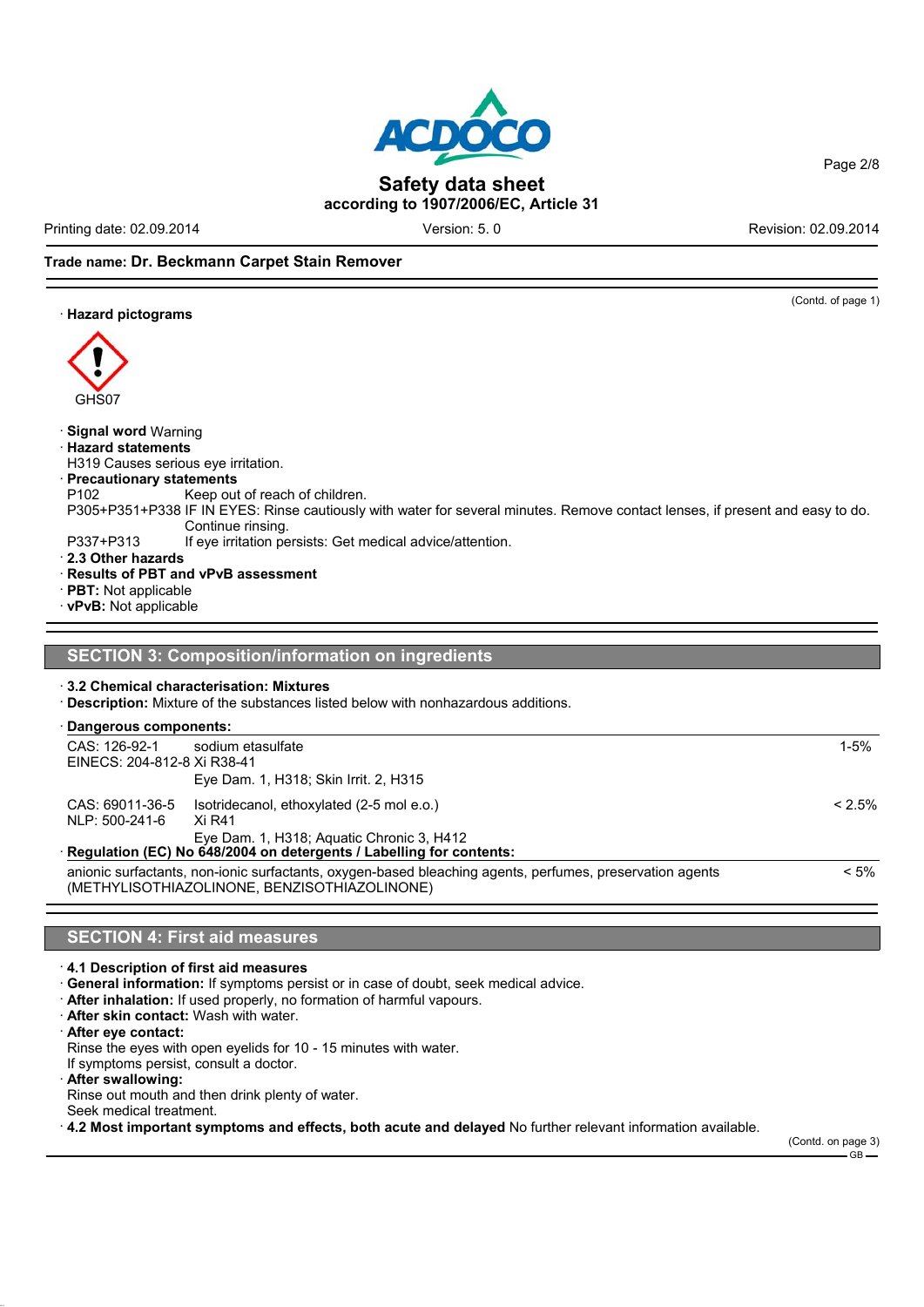

Printing date: 02.09.2014 **Version: 5.0** Version: 5. 0 Revision: 02.09.2014

#### **Trade name: Dr. Beckmann Carpet Stain Remover**

#### · **4.3 Indication of any immediate medical attention and special treatment needed** Symptomatic treatment

#### **SECTION 5: Firefighting measures**

· **5.1 Extinguishing media**

#### · **Suitable extinguishing agents:**

- CO2, extinguishing powder or water spray. Fight larger fires with water spray or alcohol resistant foam.
- Use fire fighting measures that suit the environment.
- · **For safety reasons unsuitable extinguishing agents:** No data available
- · **5.2 Special hazards arising from the substance or mixture**

In case of fire, the following can be released:

Carbon dioxide (CO<sub>2</sub>)

Carbon monoxide (CO) Sulphur oxides (SOx)

- · **5.3 Advice for firefighters**
- 
- · **Protective equipment:** Wear self-contained respiratory protective device.
- · **Additional information:**

Dispose of fire debris and contaminated fire fighting water in accordance with official regulations.

Collect contaminated fire fighting water separately. It must not enter the sewage system.

#### **SECTION 6: Accidental release measures**

#### · **6.1 Personal precautions, protective equipment and emergency procedures**

Avoid contact with eyes and skin.

Wear protective clothing.

Keep unprotected persons away.

Particular danger of slipping on leaked/spilled product.

· **6.2 Environmental precautions:**

The following information refer to the leackage of large quantities:

Do not allow product to reach sewage system or any water course.

Do not allow to penetrate the ground/soil.

#### · **6.3 Methods and material for containment and cleaning up:**

Small quantities:

If spilled/leaked: absorb main quantity with cloth.

Large quantities:

Absorb with liquid-binding material (sand, diatomite, acid binders, universal binders, sawdust).

Rinse residues with water.

Make sure to recycle or dispose of in suitable receptacles.

· **6.4 Reference to other sections**

See Section 7 for information on safe handling

See Section 8 for information on personal protection equipment.

See Section 13 for disposal information.

#### **SECTION 7: Handling and storage**

#### · **7.1 Precautions for safe handling**

No special precautions are necessary if used properly. Avoid contact with eyes and skin.

(Contd. on page 4)  $-$  GB  $-$ 

Page 3/8

(Contd. of page 2)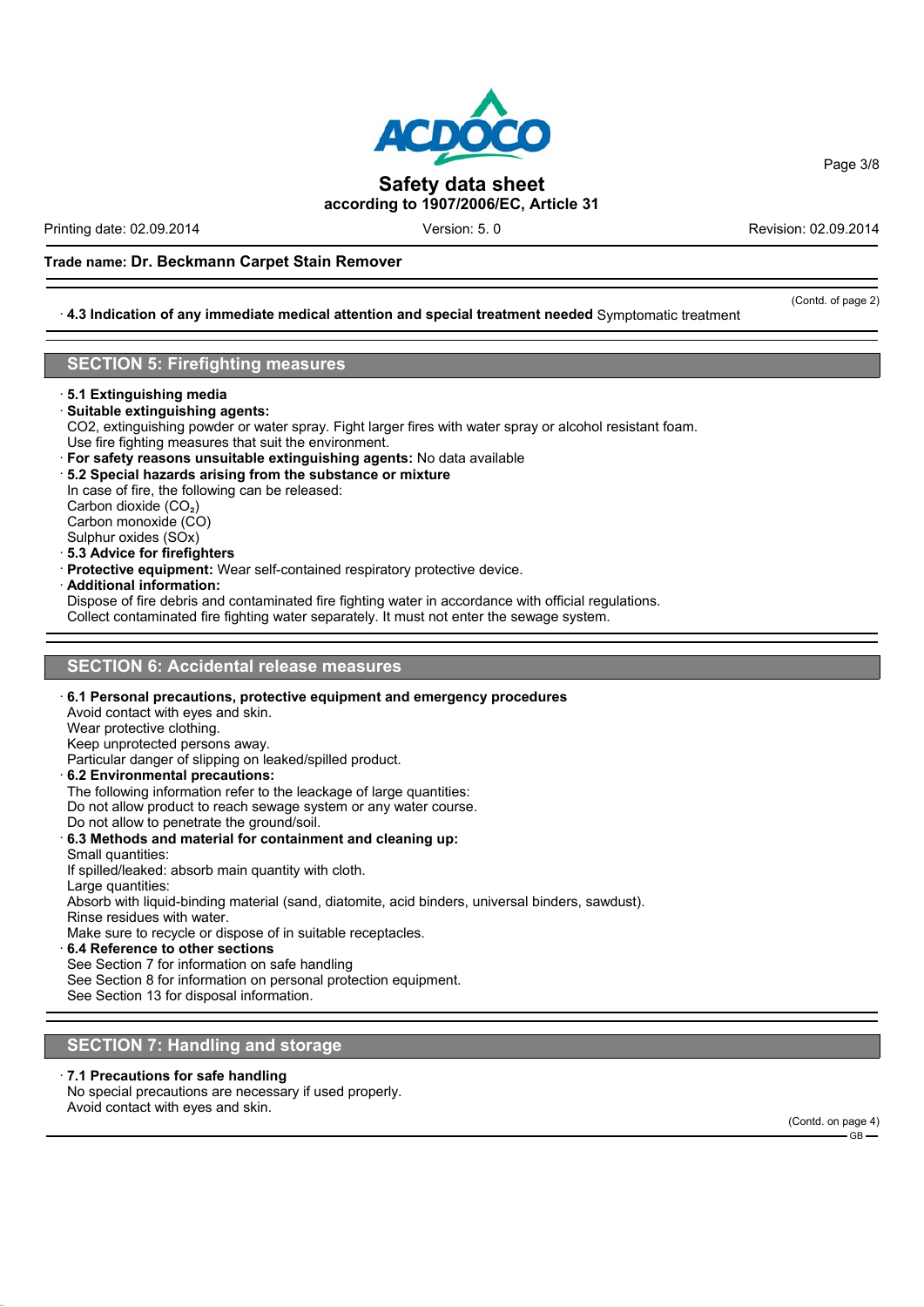

Printing date: 02.09.2014 **Version: 5.0** Version: 5. 0 Revision: 02.09.2014

Page 4/8

#### **Trade name: Dr. Beckmann Carpet Stain Remover**

#### · **Information about protection against explosions and fires:**



Keep ignition sources away - Do not smoke.

Observe the general rules of industrial fire protection.

- · **7.2 Conditions for safe storage, including any incompatibilities**
- · **Storage:**
- · **Requirements to be met by storerooms and receptacles:**
- Store container tightly sealed at a cool and dry place with sufficient ventilation.
- · **Information about storage in one common storage facility:**
- Store away from foodstuffs.

Store away from feed.

- Refer to national regulations for storing hazardous chemicals.
- **Further information about storage conditions:** Protect from frost.
- · **Storage class:** 10-13 other combustible and non-combustible substances
- · **7.3 Specific end use(s)** No further relevant information available

#### **SECTION 8: Exposure controls/personal protection**

- · **Additional information about design of technical systems:** No further data; see section 7.
- · **8.1 Control parameters**
- · **Components with limit values that require monitoring at the workplace:**
- The product does not contain any relevant quantities of materials with critical values that have to be monitored at the workplace.
- · **Additional information:** The lists that were valid during the creation were used as basis.
- · **8.2 Exposure controls**
- · **Personal protective equipment:**
- · **General protective and hygienic measures:**
- The usual precautionary measures should be adhered to when handling chemicals.

Keep away from foodstuffs, beverages and feed.

Wash hands before breaks and at the end of work.

Avoid contact with eyes and skin.

The following instructions regarding the protective equipment refer to the industrial use of larger quantities. Provide eye bath.

- **Breathing equipment:** Use suitable respiratory protective device only when aerosol or mist forms.
- · **Protection of hands:**
- Chemical resistant gloves (EN 374)

The glove material has to be impermeable and resistant to the product/substance/preparation.

Selection of the glove material in consideration of the penetration times, rates of diffusion and the degradation

After use of gloves apply skin-cleaning agents and skin cosmetics.

If used properly, not required for consumers

· **Material of gloves:**

The selection of the suitable gloves does not only depend on the material, but also on further marks of quality and varies from manufacturer to manufacturer.

· **Penetration time of glove material:**

The exact penetration time has to be found out by the manufacturer of the protective gloves and has to be observed.

- **Eve protection: Safety glasses**
- · **Body protection:** Protective work clothing

## (Contd. of page 3)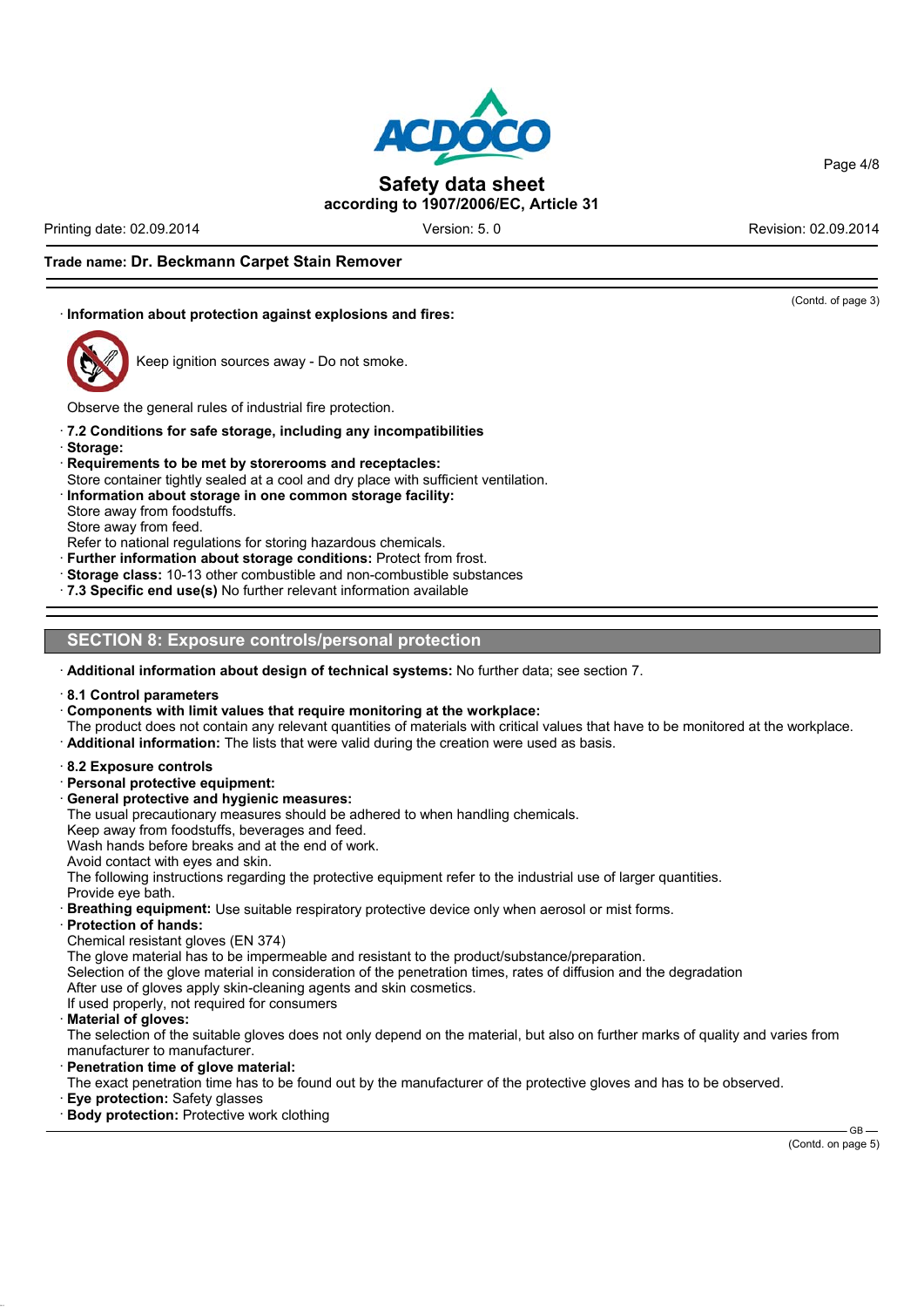# **ACDO® Safety data sheet**

Printing date: 02.09.2014 **Version: 5.0** Version: 5. 0 Revision: 02.09.2014

**according to 1907/2006/EC, Article 31**

**Trade name: Dr. Beckmann Carpet Stain Remover**

**SECTION 9: Physical and chemical properties** · **9.1 Information on basic physical and chemical properties** · **General Information:** · **Appearance: Form:** Liquid **Colour:** Clear<br> **Colour:** Clear<br>
Scented · **Odour:** Scented · **Odour threshold:** Not determined · **pH-value at 20 °C:** ~ 5.6 In delivery state · **Change in condition: Melting point/Melting range:** Not determined **Boiling point/Boiling range:** Not determined · **Flash point:** Not applicable · **Danger of explosion:** Product does not present an explosion hazard. · **Density at 20 °C:** ~ 1.01 g/cm³ · **Solubility in / Miscibility with** Water: Miscible · **Viscosity: dynamic:** Not determined<br>**9.2 Other information** No further relev No further relevant information available

#### **SECTION 10: Stability and reactivity**

- · **10.1 Reactivity** No further relevant information available
- · **10.2 Chemical stability**
- · **Thermal decomposition / conditions to be avoided:**
- Conditions to be avoided: see chapter 7.
- No decomposition if used and stored according to specifications
- · **10.3 Possibility of hazardous reactions** No dangerous reactions known
- · **10.4 Conditions to avoid** No further relevant information available
- · **10.5 Incompatible materials:** No further relevant information available
- · **10.6 Hazardous decomposition products:**

In case of fire or high temperatures the formation of following decomposition products is possible:

#### **SECTION 11: Toxicological information**

- · **11.1 Information on toxicological effects**
- · **Acute toxicity:**
- · **LD/LC50 values that are relevant for classification:** No toxicity data are available for the product itself.
- · **Primary irritant effect:**
- · **on the skin:** No irritating effect
- · **on the eye:** Irritating effect
- · **On respiratory tract:** No data available
- · **Sensitisation:** No sensitising effects known



(Contd. of page 4)

Page 5/8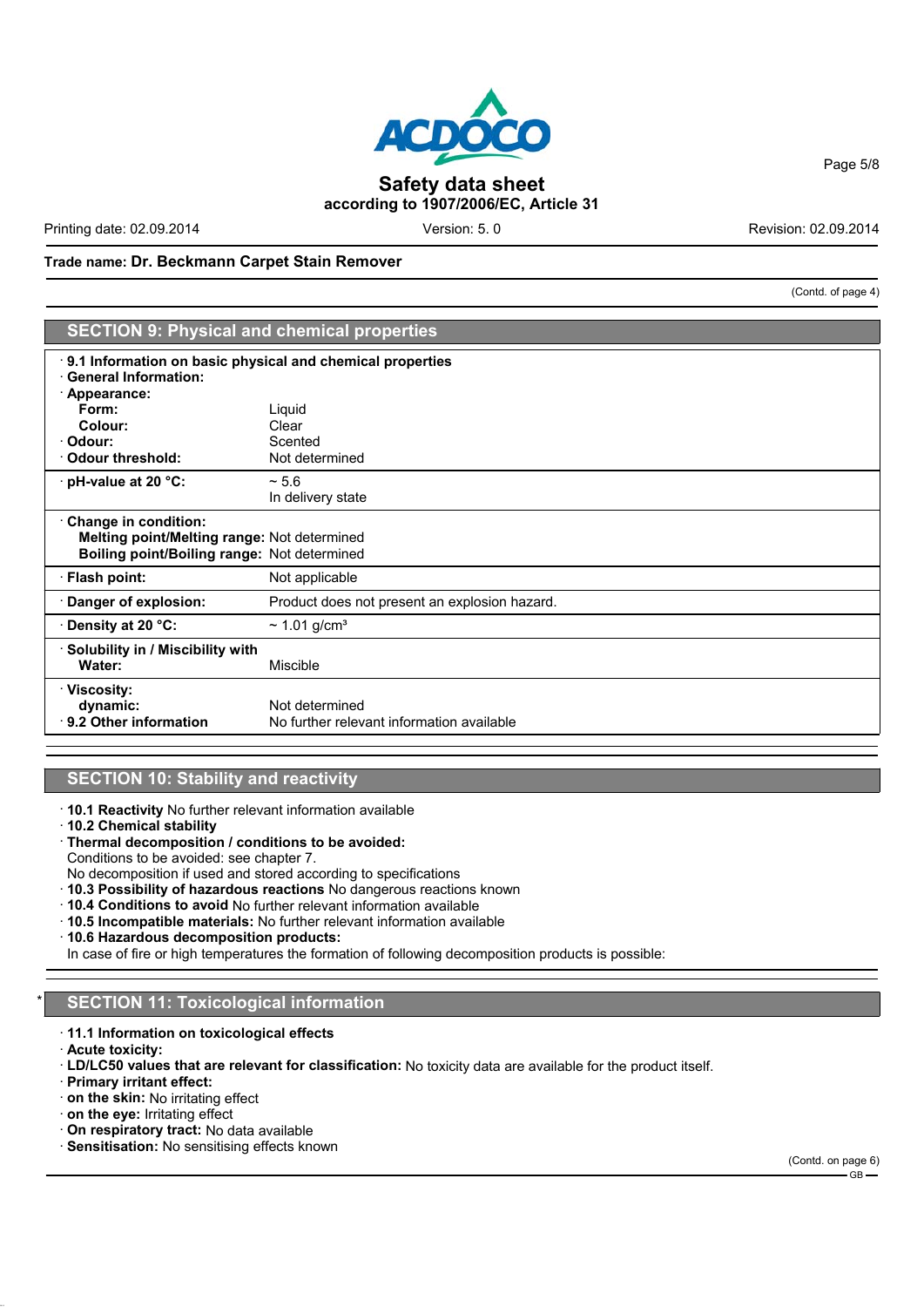Printing date: 02.09.2014 **Version: 5.0** Version: 5. 0 Revision: 02.09.2014

#### **Trade name: Dr. Beckmann Carpet Stain Remover**

- · **Other information (about experimental toxicology):**
- · **Carcinogenic, mutagenic effects and adverse effects on reproduction:**
- Presently available data show no carcinogenic, mutagenic or teratogenic effects.
- · **Subacute to chronic toxicity:**
- · **STOT-single exposure** No classification
- · **STOT-repeated exposure:** No classification
- · **Aspiration hazard** No classification

#### **SECTION 12: Ecological information**

- · **12.1 Toxicity**
- · **Aquatic toxicity:** Presently there are no ecotoxicological values available.
- · **12.2 Persistence and degradability** No further relevant information available
- · **Other information:** The product has not been tested.
- · **12.3 Bioaccumulative potential** The product has not been tested.
- · **12.4 Mobility in soil** No further relevant information available
- · **Additional ecological information:**
- · **General notes:**

The surfactant(s) contained in this preparation complies(comply) with the biodegradability criteria as laid down in Regulation (EC) No.648/2004 on detergents. Data to support this assertion are held at the disposal of the competent authorities of the Member States and will be made available to them, at their direct request or at the request of a detergent manufacturer. Water hazard class 1 (German Regulation) (Self-assessment): slightly hazardous to water

According to appendix 4 of VwVwS dated 27.7.2005 (German regulation)

Do not allow undiluted product or large quantities of it to reach ground water, water course or sewage system.

· **12.5 Results of PBT and vPvB assessment**

- · **PBT:** Not applicable
- · **vPvB:** Not applicable

· **12.6 Other adverse effects** No further relevant information available

#### **SECTION 13: Disposal considerations**

- · **13.1 Waste treatment methods**
- · **Recommendation:**

Must not be disposed of together with household garbage. Do not allow product to reach sewage system.

- In smaller packages and thinned solutions harmless to waste water and sewage plants
- Disposal according to instructions of local authorities

#### · **European waste catalogue:**

07 00 00 WASTES FROM ORGANIC CHEMICAL PROCESSES

07 06 00 wastes from the MFSU of fats, grease, soaps, detergents, disinfectants and cosmetics

07 06 01\* aqueous washing liquids and mother liquors

20 00 00 MUNICIPAL WASTES (HOUSEHOLD WASTE AND SIMILAR COMMERCIAL, INDUSTRIAL AND INSTITUTIONAL WASTES) INCLUDING SEPARATELY COLLECTED FRACTIONS

20 01 00 separately collected fractions (except 15 01)

20 01 29\* detergents containing dangerous substances

#### · **Uncleaned packagings:**

· **Recommendation:** Disposal must be made according to official regulations.

GB-(Contd. on page 7)



Page 6/8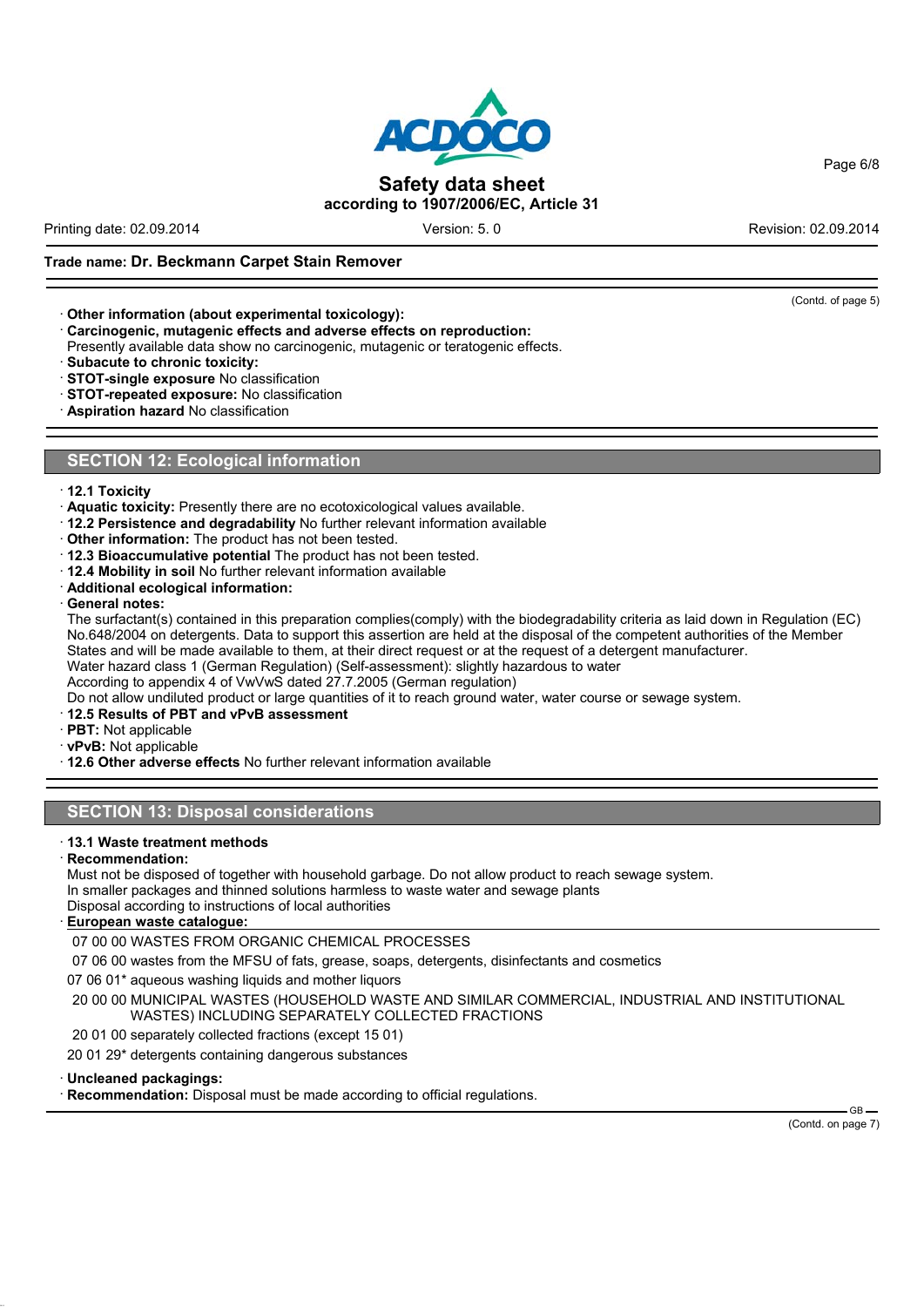# **Safety data sheet**

Printing date: 02.09.2014 **Version: 5.0** Version: 5. 0 Revision: 02.09.2014

**according to 1907/2006/EC, Article 31**

(Contd. of page 6)

GB

#### **Trade name: Dr. Beckmann Carpet Stain Remover**

**SECTION 14: Transport information**

#### · **14.1 UN-Number ADR, ADN, IMDG, IATA** Void · **14.2 UN proper shipping name** · **ADR, ADN, IMDG, IATA** Void · **14.3 Transport hazard class(es)** · **ADR, ADN** · **Class** Void · **IMDG, IATA** · **Class** Void No hazardous good according to the regulation · **14.4 Packing group ADR, IMDG, IATA** Void · **14.5 Environmental hazards:** · **Marine pollutant:** No **14.6 Special precautions for user** Not applicable · **14.7 Transport in bulk according to Annex II of MARPOL73/78 and the IBC Code** Not applicable

#### **SECTION 15: Regulatory information**

· **UN "Model Regulation":** -

- · **15.1 Safety, health and environmental regulations/legislation specific for the substance or mixture**
- · **National regulations**
- · **Water hazard class:** Water hazard class 1 (Self-assessment): slightly hazardous for water
- · **15.2 Chemical safety assessment:** A Chemical Safety Assessment has not been carried out.

#### **SECTION 16: Other information**

This information is based on our present knowledge. However, this shall not constitute a guarantee for any specific product features and shall not establish a legally valid contractual relationship.

#### · **Reasons for amendments:**

Regulation (EC) No. 1272/2008 /CLP Information on toxicity General revision Supplier/manufacturer/distributor · **Replaces version dated:** 24.01.2014 · **Relevant phrases** As mentioned in section 3 of the safety data sheet (not relevant for labelling of the product) H315 Causes skin irritation. H318 Causes serious eye damage. H412 Harmful to aquatic life with long lasting effects. R38 Irritating to skin. R41 Risk of serious damage to eyes. (Contd. on page 8)

Page 7/8